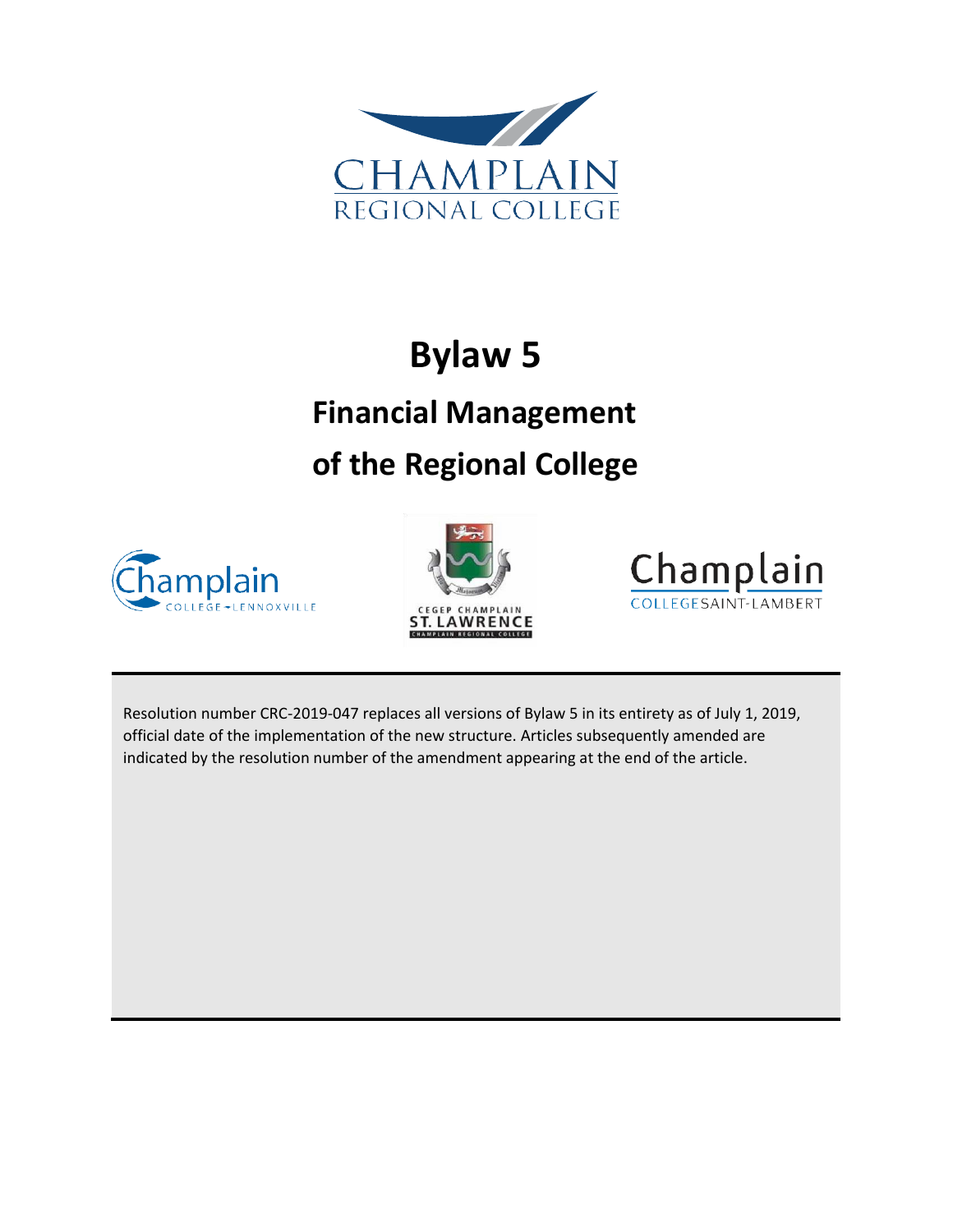## **Table of Contents**

| 1.1              |                                                                        |  |
|------------------|------------------------------------------------------------------------|--|
| 1.2              |                                                                        |  |
| $1.3\phantom{0}$ |                                                                        |  |
| 1.4              |                                                                        |  |
| 1.5              |                                                                        |  |
|                  |                                                                        |  |
|                  |                                                                        |  |
| 3.1              |                                                                        |  |
| 3.2              |                                                                        |  |
| 3.3              |                                                                        |  |
| 3.4              |                                                                        |  |
| 3.5              |                                                                        |  |
|                  |                                                                        |  |
| 4.1              |                                                                        |  |
| 4.2              |                                                                        |  |
| 4.3              |                                                                        |  |
| 4.4              |                                                                        |  |
|                  |                                                                        |  |
| 5.1              |                                                                        |  |
| 5.2              |                                                                        |  |
| 5.3              |                                                                        |  |
| 5.4              |                                                                        |  |
|                  |                                                                        |  |
| 6.1              |                                                                        |  |
| 6.2              |                                                                        |  |
| 6.3              |                                                                        |  |
| 6.4              |                                                                        |  |
|                  |                                                                        |  |
|                  |                                                                        |  |
| 8.1              |                                                                        |  |
| 8.2              |                                                                        |  |
| 8.3              |                                                                        |  |
| 8.4              | Requests for Reimbursement and Other Government Financial Documents 11 |  |
|                  |                                                                        |  |
|                  |                                                                        |  |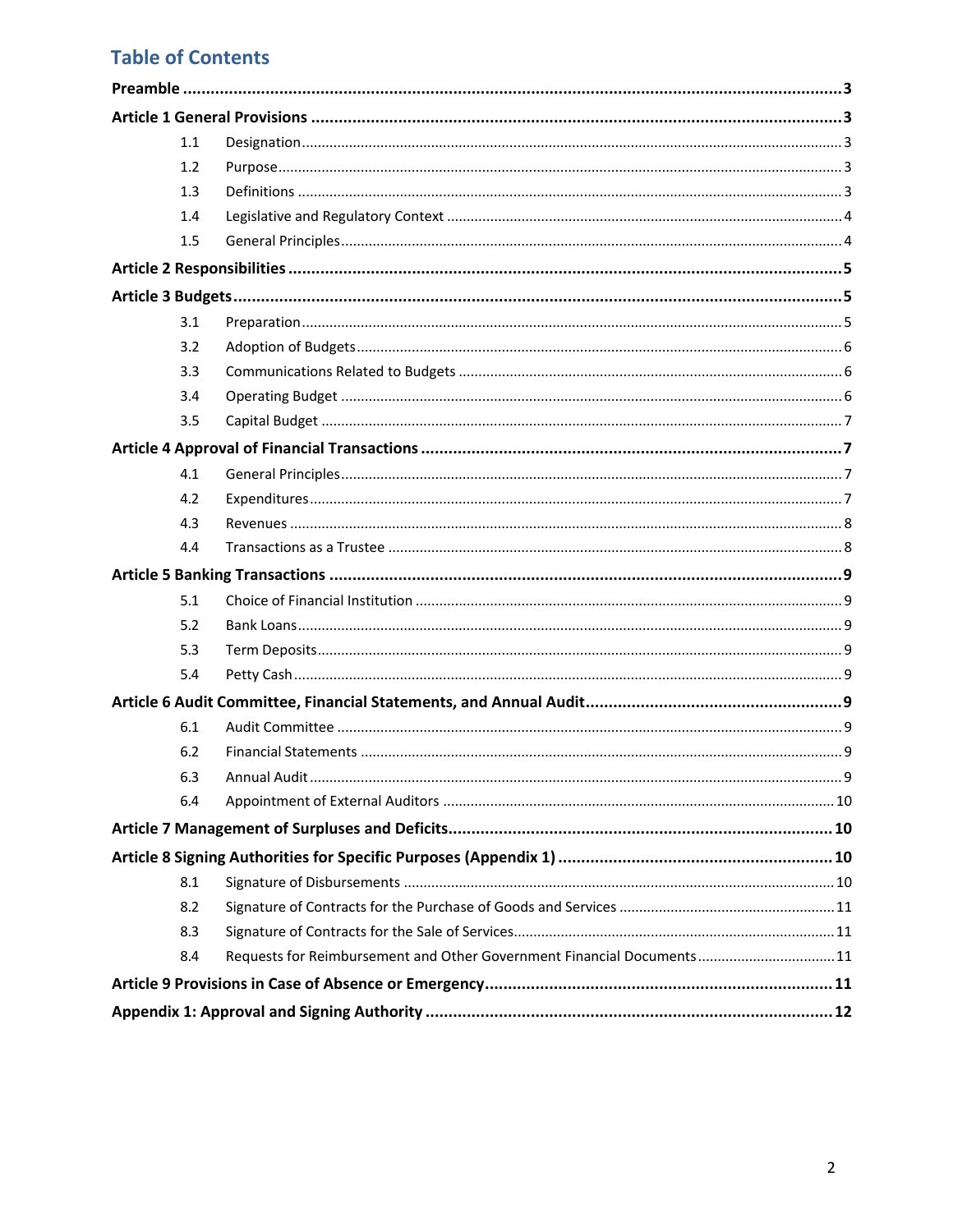## <span id="page-2-0"></span>**Preamble**

This Bylaw and the management procedures are prepared in accordance with the mission, the values, and guiding principles as stipulated in the Letters Patent and the Preamble of Bylaw 1.

The sound financial management of the Regional College and of its Colleges is an institutional commitment to ensure viable, successful financial operations, and a balanced budget throughout the institution, with the goal of benefitting the academic and global development of the students, the staff, and the communities the Colleges serve.

## <span id="page-2-1"></span>**Article 1 General Provisions**

#### <span id="page-2-2"></span>**1.1 Designation**

The title of the present Bylaw is "Bylaw 5 - Financial Management of the Regional College."

#### <span id="page-2-3"></span>**1.2 Purpose**

The purpose of this bylaw is to establish a framework to ensure sound and transparent financial management, reporting, and accountability and for prudent stewardship of the public resources of the Regional College.

#### <span id="page-2-4"></span>**1.3 Definitions**

#### *The definitions set forth in the Glossary of Definitions apply to Bylaw 5.*

Unless otherwise indicated, for the purpose of applying this present Bylaw, words, terms and expressions the meaning of which are defined hereafter, shall have the meaning and application respectively as follows:

- Accountability: Acceptance of responsibility for one's actions and decisions and the resulting consequences.
- Approval Authority: Employees who, by their positions, are delegated the authority to approve purchases of goods and services on behalf of the Regional College, its Colleges or Administrative Services according to the limits stipulated in Appendix 1.
- Budgetary Authority: Employees who have been assigned responsibility for a specific budget, i.e. manager, dean, department coordinator or a delegate duly named.
- Capital Budget: Projected revenues and expenditures for a financial year to be used to maintain the immoveable assets and acquire the necessary equipment.
- Cash Management: Prudent and efficient handling of collections, disbursements, investments, and debt management of all College funds.
- Consolidated Financial Statements: Amalgamation of financial activities and overall position of the Regional College at specific dates produced to meet governmental and legal obligations.
- Contingency Funds: Created to address unforeseen financial and legal obligations, such as Collective Agreement costs, fringe benefits, working conditions, self-financed services such as residences, parking etc.
- FABRES: Ministerial Funding Model for Colleges. F stands for *"Fixe"* which is an amount equally distributed to all Colleges but adjusted if they have external campuses or constituent colleges; A stands for "*Activités,"* the subsidies allocated according to the number of students and the nature of the programs offered; B stands for "*Bâtiments*," subsidies allocated to maintain the buildings; R is the allocation to colleges in remote regions and for research; E isthe funding to cover the teacher's payroll; and S concerns specific targeted allocations to fulfill governmental mandates.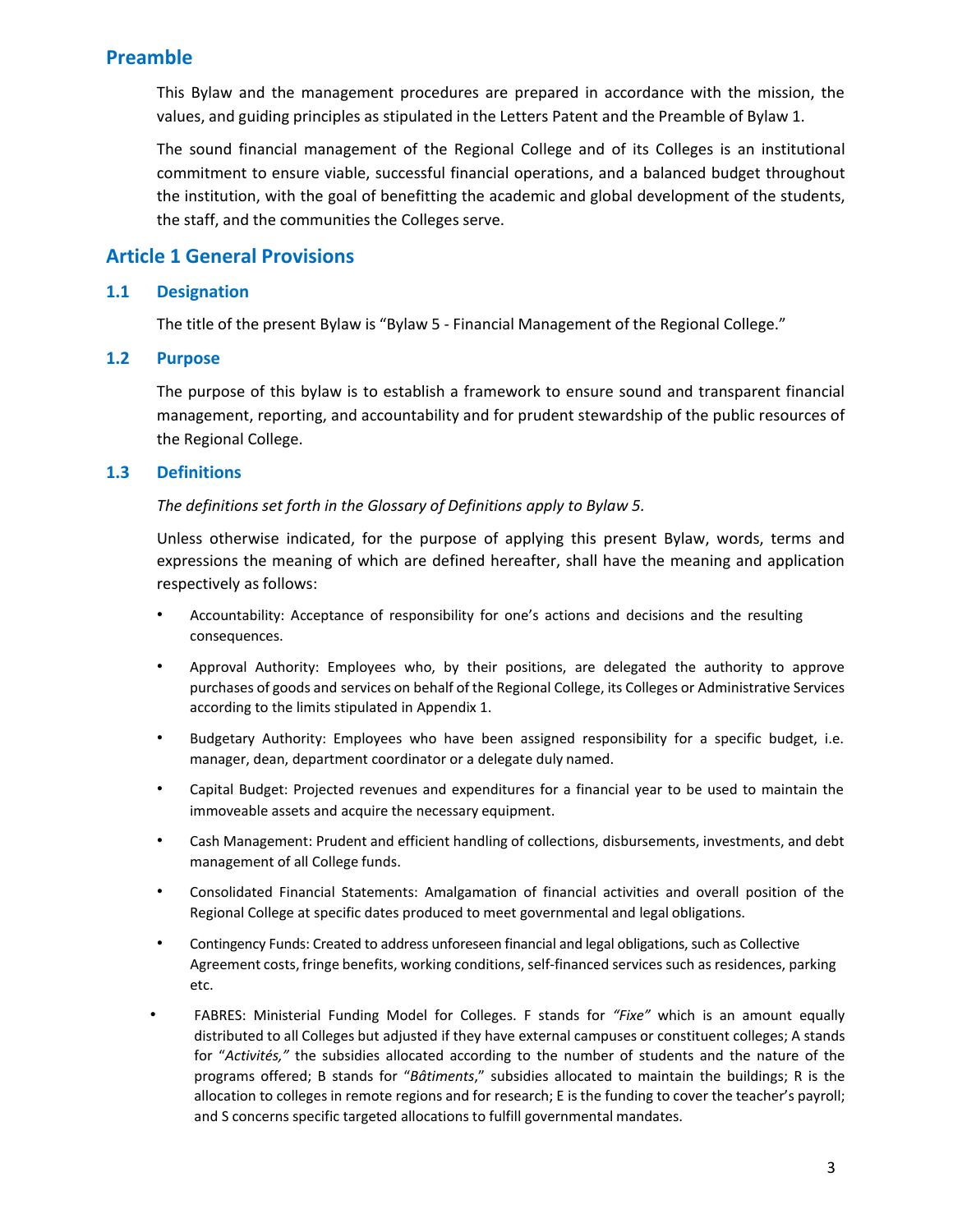- Internal Controls: Mechanisms established by the Regional College and its Colleges to prudently and efficiently manage and minimize financial risks.
- Ministerial Allocation: Yearly Government subsidy which is calculated in accordance with the *Régime budgétaire et financier des collèges d'enseignement général et professionnel* distributed to CEGEPS so that they can fulfill their mandate as Higher Education institutions.
- Operating Budget: Projected ministerial allocation, plus other revenues and expenses for a financial year to fulfill its mission towards the students and the communities.
- Reserve Funds: Established to address any major expense or project related to future development at Administrative Services or at a College.

#### <span id="page-3-0"></span>**1.4 Legislative and Regulatory Context**

*The present bylaw is subject to:*

- *Colleges Act* [\(http:](http://legisquebec.gouv.qc.ca/en/ShowDoc/cs/C-29))[//legisquebec.gouv.qc.ca/en/showdoc/cs/C-29\)](http://legisquebec.gouv.qc.ca/en/ShowDoc/cs/C-29)
- *Letters Patent (Board resolution 3166 et Arrêté en conseil 2019-04-03)*
- *Loi concernant les contrats avec les organismes publics <http://legisquebec.gouv.qc.ca/fr/ShowDoc/cs/C-65.1>*
- *Régime budgétaire et financier des collèges d'enseignement général etprofessionnel* [http://www.education.gouv.qc.ca/colleges/enseignants-et-personnel-de](http://www.education.gouv.qc.ca/colleges/enseignants-et-personnel-de-college/regles-budgetaires-et-reddition-de-comptes/regime-budgetaire-des-cegeps/)[college/regles-budgetaires-et-reddition-de-comptes/regime-budgetaire-des](http://www.education.gouv.qc.ca/colleges/enseignants-et-personnel-de-college/regles-budgetaires-et-reddition-de-comptes/regime-budgetaire-des-cegeps/)[cegeps/](http://www.education.gouv.qc.ca/colleges/enseignants-et-personnel-de-college/regles-budgetaires-et-reddition-de-comptes/regime-budgetaire-des-cegeps/)
- *Collective Agreements*
- *Accounting Norms for Public Organizations*
- *Bylaw 1, other policies and Bylaws of the Regional College and policies of the Colleges.*

#### <span id="page-3-1"></span>**1.5 General Principles**

The Regional College shall ensure the sound financial management of public funds, based on reliable information, transparency and accountability.

- 1.5.1 The Director General, the Directors of Constituent College, and the Director of Administrative Services are responsible for the application of the present Bylaw;
- 1.5.2 As per article 26.2 of the *Act*, the Regional College shall prepare balanced budgets;
- 1.5.3 While recognizing the legal obligation for ensuring a balanced college-wide consolidated budget, the need for mutual support and collaboration among locations, each location retains any surplus it has accumulated and is responsible for producing a recovery plan for any deficit it generates;
- 1.5.4 The distribution of the ABRES of the FABRES is done using the same parameters as the "*Régime budgétaire et financier*";
- 1.5.5 As a public organization, all financial transactions shall be managed in accordance with the accounting standards for the public sector, through the college-wide financial information system, and with the Regional College's financial procedures.
- 1.5.6 Members of the Board of Governors and of the Governing Boards shall be informed of any modifications to the overall budget of Administrative Services or a College;
- 1.5.7 Budgetary transfers from the Capital Budget to the Operating Budget are not permitted.
- 1.5.8 The Annual Capital Budgetshall be prepared in accordance with long-term plans and specific needs of each location regarding movable and immovable assets;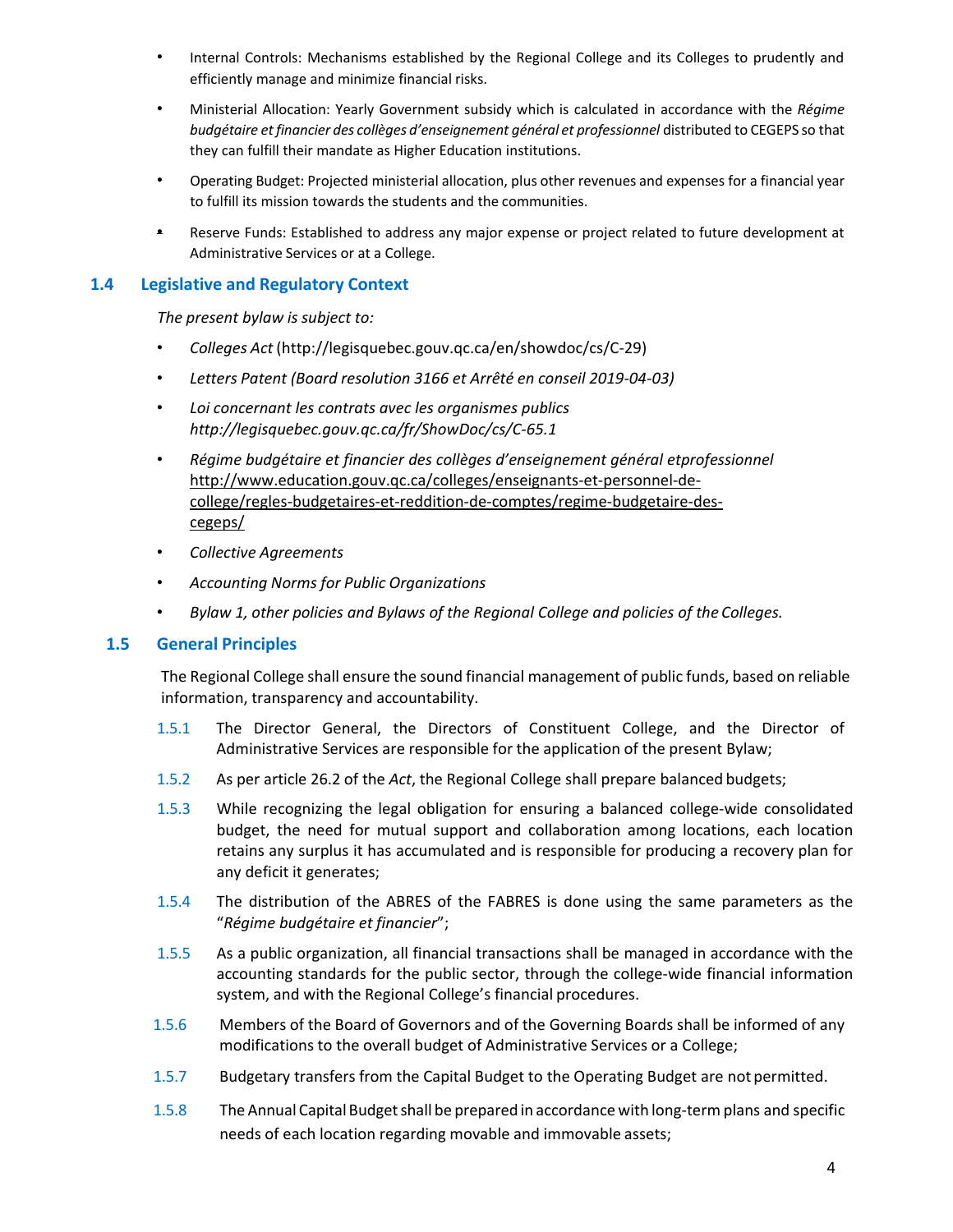#### <span id="page-4-0"></span>**Article 2 Responsibilities**

- 2.1 The Board approves the Regional College's annual consolidated financial statements and the budgets;
- 2.2 The Governing Board of each College approves its annual budgets, recommends to the Board its part of the Regional College's annual consolidated financial statements and gives its opinion on Administrative Services' budgets;
- 2.3 The Audit Committee oversees the financial reporting process, the audit process, and the system of internal controls, in compliance with laws and regulations (Bylaw 1 article 5.2.5.1);
- 2.4 The Director General and the Directors of Constituent Colleges, in collaboration with the Director of Administrative Services, shall be responsible and accountable for the budget allocation, planning, management, control, coordination and financial results of the overall financial operations of the Regional College, in conformity with Articles 4.5 to 4.9 of Bylaw 1;
- 2.5 The Directors of Constituent Colleges and the Director of Administrative Services in the case of Administrative services, are responsible for the budget allocation, planning, management, control, coordination and financial results of their respective locations;
- 2.6 The Director of Administrative Services, in collaboration with the Directors of Constituent Colleges, is responsible for college-wide financial services, in accordance with Article 4.9 of Bylaw 1, and ensures that the Regional College meets all accountability and legal requirements in finances and is the liaison person with the Ministry;
- 2.7 The Director of Administrative Services, in collaboration with the Directors of Constituent Colleges, ensures that the Regional College meets all related accountability and legal requirements, in accordance with Article 4.9 b) of Bylaw 1 and is the liaison person with the Ministry.
- 2.8 The Director of Human Resources ensures that payroll transactions comply with collective agreements, Regional College policies and Government requirements, and is the liaison person with the Ministry;
- 2.9 All employees having approval authority must comply with this Bylaw, Regional College policies and bylaws, Colleges' policies and Government legislation.
- 2.10 Any expenditure involving funds not provided for in the budgets, nor specifically authorized in accordance with the present Bylaw, shall be the personal responsibility of any person who has incurred or allowed such a transaction. The Regional College and its Colleges shall not be obliged to honor any resulting expense or commitment, unless approved by a person duly authorized to do so by the Board of Governors or the Executive Committee.

### <span id="page-4-1"></span>**Article 3 Budgets**

#### <span id="page-4-2"></span>**3.1 Preparation**

- **3.1.1** Prior to the ministerial allocation, the Senior Management Committee, taking into consideration the Strategic Plan and the needs of Colleges, prepares a calendar and updates the guiding principles to be used for the preparation of the budgets.
- **3.1.2** Preliminary draft budgets for Colleges and Administrative Services shall be prepared by each location, according to elements such as the expected student population, the staffing plan, and expected ministerial allocations as well as projected revenues from self-financed operations.

When the Ministry provides the budgetary allocations, the Director of Administrative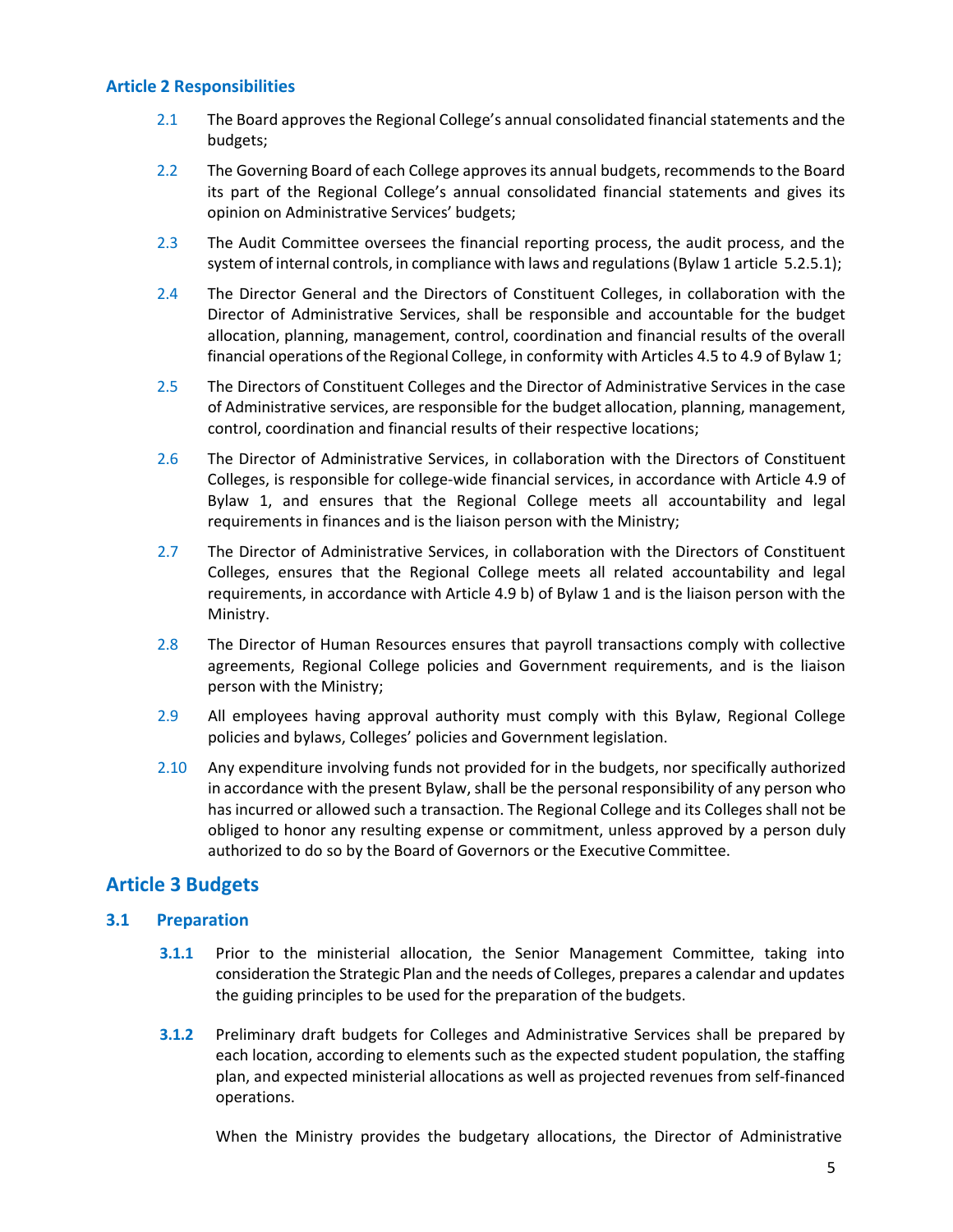Services shall distribute them. The distribution of the ABRES of the FABRES is done using the same parameters as the *régime budgétaire et financier*. After providing for Administrative Services, the F shall be distributed in equal parts among the three Colleges.

- **3.1.3** The Director of Administrative Services shall prepare the proposed consolidated operating budget, based on the information entered in the financial information system by each College and Administrative Services.
- **3.1.4** Following the reception of the ministerial initial allocation, any corrections shall be made and entered in the financial information system by each location, to be integrated into the Regional College's budget by the Director of Administrative Services.

#### <span id="page-5-0"></span>**3.2 Adoption of Budgets**

- **3.2.1** Each Governing Board shall adopt its College's budgets and provide an opinion on Administrative Services' budgets.
- **3.2.2** The consolidated budgets shall be presented to the Audit Committee.
- **3.2.3** Following a recommendation from the Audit Committee, the budgets of the Regional College shall be approved by the Board by a favorable vote of at least three quarters expressed by members of the Board of Governors<sup>1</sup> and submitted to the Minister as per Article 26.1 of the Colleges Act.

#### <span id="page-5-1"></span>**3.3 Communications Related to Budgets**

- **3.3.1** Following the approval of the budgets or their revision by the Board, both official operating and capital budgets are transmitted to the Director General and Directors of Constituent College;
- **3.3.2** The Director of Administrative Services makes available at all times to the Director General and the Audit Committee, the Directors of Constituent College and the other Directors of the Regional College, all related data on the evolution of the overall positions of both revenues and expenses and, when applicable, all special funds for which they areresponsible;
- **3.3.3** The Director of Constituent College shall inform the Director General and its Governing Board on the evolution of its College's revenues and expenses, at least semi-annually;
- **3.3.4** The Director of Administrative Services shall communicate to the Senior Management Committee information received from the Ministry about additional or modification to funding.

#### <span id="page-5-2"></span>**3.4 Operating Budget**

#### **3.4.1 Budgetary Transfers**

- a) Budgetary transfers may be made during a financial year provided they do not exceed the approved budget.
- b) Budgetary transfers shall be authorized within the budget of a department or service by the individual designated as responsible for the budget.
- c) Budgetary transfers between more than one service or department within a location shall be authorized by the Director of Constituent College and the Director of Administrative Services in the case of Administrative Services.

<span id="page-5-3"></span><sup>&</sup>lt;sup>1</sup> Champlain Regional College Letters Patent, Article 7 a) : le Cégep régional Champlain répartit entre les collèges constituants ses ressources humaines, matérielles et financières, déduction faite des ressources qu'il détermine pour ses besoins, cette répartition et cette déduction étant soumises à un vote *favorable d'au moins les trois quarts des voix exprimées par les membres du conseil d'administration*. May 1, 2020.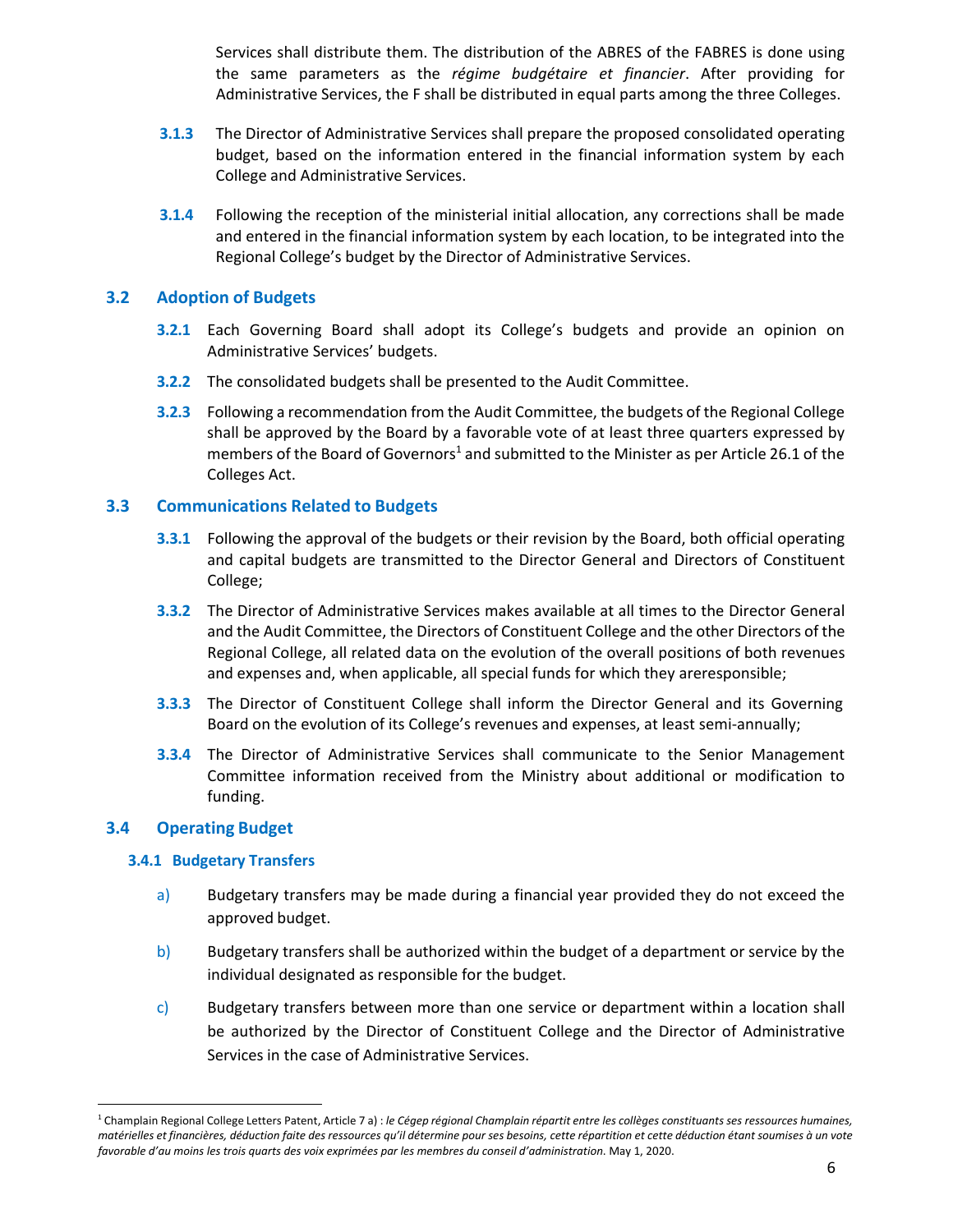d) Budgetary transfer agreements between Colleges or Administrative Services shall be authorized by the Directors of the concerned Colleges upon the approval of the Director General, in collaboration with the Director of Administrative Services.

#### **3.4.2 Revision**

- If within a financial year, following a significant reduction of allocations or major unexpected expenses, the budget needs to be revised, modifications based on established allocation principles, shall be adopted following the process of 3.2.1.
- The revised budget must be approved by the Board, following a recommendation of the Audit Committee.

#### <span id="page-6-0"></span>**3.5 Capital Budget**

#### **Budgetary Transfers**

Budgetary transfers between locations shall be authorized by the Directors of the concerned Colleges, upon the approval of the Director General and in collaboration with the Director of Administrative Services.

## <span id="page-6-1"></span>**Article 4 Approval of Financial Transactions**

#### **4.1 General Principles**

- **4.1.1** All financial transactions at each College shall be administered under the supervision and responsibility of the Director of Constituent College, and the Director of Administrative Services for Administrative Services.
- **4.1.2** The Director of Constituent College and the Director of Administrative Services, in the case of Administrative Services, shall ensure that expenditures are incurred in accordance with Regional College bylaws and policies and Government regulations;
- **4.1.3** The Director of Administrative Services may suspend any transaction which is not in accordance with the present Bylaw. The reason for such a decision must be submitted and explained to the Director of Constituent College;
- **4.1.4** Financial transactions shall be carried out and approved on prescribed forms which clearly identify the amount of the transaction and the approval authority and which bear the signature of the persons authorized according to Appendix 1.

#### <span id="page-6-2"></span>**4.2 Expenditures**

#### **4.2.1 Approval Authority**

- a) To ensure effective, efficient, and responsible stewardship of public resources, the Regional College has delegated authority to approve various levels of expenditures as prescribed in Appendix 1 of the present Bylaw, with the exception of Articles 4.2.3 and 4.2.4;
- b) The delegation of approval authority, updated every year, shall be submitted by the Director of Administrative Services, incorporating the information provided by the Directors of Constituent Colleges, to the Executive Committee for approval.
- c) The delegation list shall specify the area of responsibility in relation to the budget, as well as the names of those in charge of these areas of responsibility. During the year, the list may be modified and re-submitted to the Executive Committee for approval.
- d) When approving an expenditure, the individual with approval authority shall ensure that expenditures are made in conformity with Regional College policies and procedures and that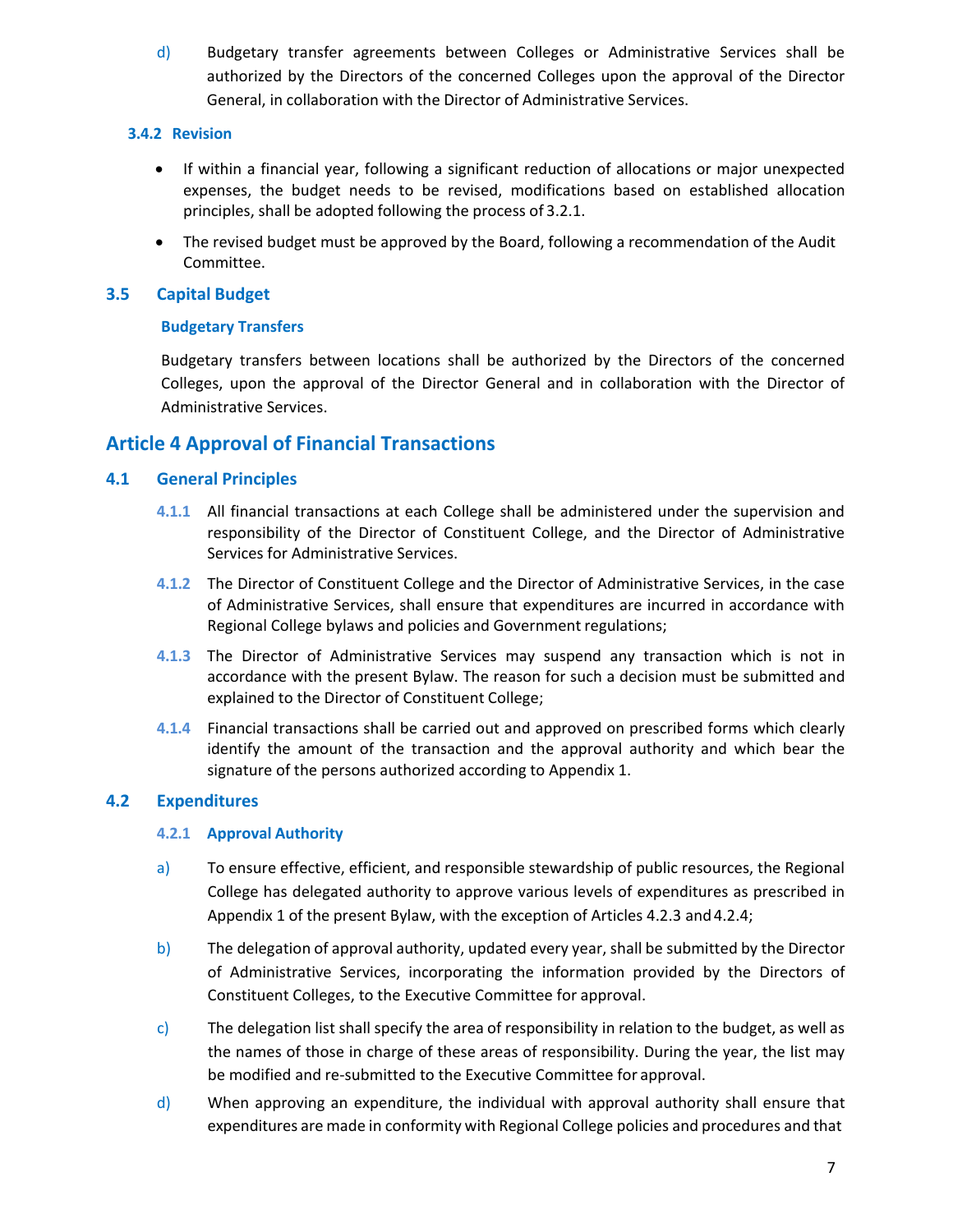there are sufficient funds in the budget to cover the expense.

#### **4.2.2 Goods and Services**

Any transaction regarding the purchase, rental or lease of goods and services and regarding the sale, disposal, and alienation of moveable assets shall:

- a) be documented and negotiated in accordance with the Regional College's Policy Respecting Procurement Contracts for Goods, Services, and Construction;
- b) be approved in accordance with the approval authority (Appendix 1);
- c) be within the limits of the approval authority's allocated budget adopted by the Regional College. In exceptional circumstances, the Executive Committee may approve appropriate changes to permit a College to continue operations.

#### **4.2.3 Travel Expenses and Representation**

Travel Expenses and Representation shall be reimbursed in accordance with the Policy Concerning Travel Expenses and Representation.

#### **4.2.4 Exemptions**

Some financial transactions require only the approval of the Director of Administrative Services:

- Reimbursements of payroll deductions;
- Public services utilities.

#### <span id="page-7-0"></span>**4.3 Revenues**

#### **4.3.1 Offer for the Sale of Services**

- All transactions regarding the sale of educational or other services must be in accordance with the budgetary regulations of the Ministry.
- Any offer prepared for the sale of educational services or other services shall be approved in accordance with the approval authority and comply with legislation and Regional College and Colleges' policies and bylaws (Appendix 1).

#### **4.3.2 Invoicing and Collection of Revenues**

- The Director of Constituent College is responsible for the invoicing and collection of revenues coming from students or any other sources.
- The Director of Administrative Services is responsible for the invoicing and collection of other Regional College revenues.
- The Director of Constituent College and the Director of Administrative Services for Administrative Services are responsible for collecting and depositing payments entirely, in a timely manner and ensuring proper recording through the college-wide financial system. Cash payments received must be deposited and cannot be used to pay for expenditures.
- All payments must be acknowledged by a receipt when received.

#### <span id="page-7-1"></span>**4.4 Transactions as a Trustee**

Notwithstanding Articles 4.1 to 4.3 inclusive of this Bylaw, the Director General may authorize any financial transaction that the Regional College may be required to carry out in an official capacity as agent or trustee of a Ministry, agency or government body.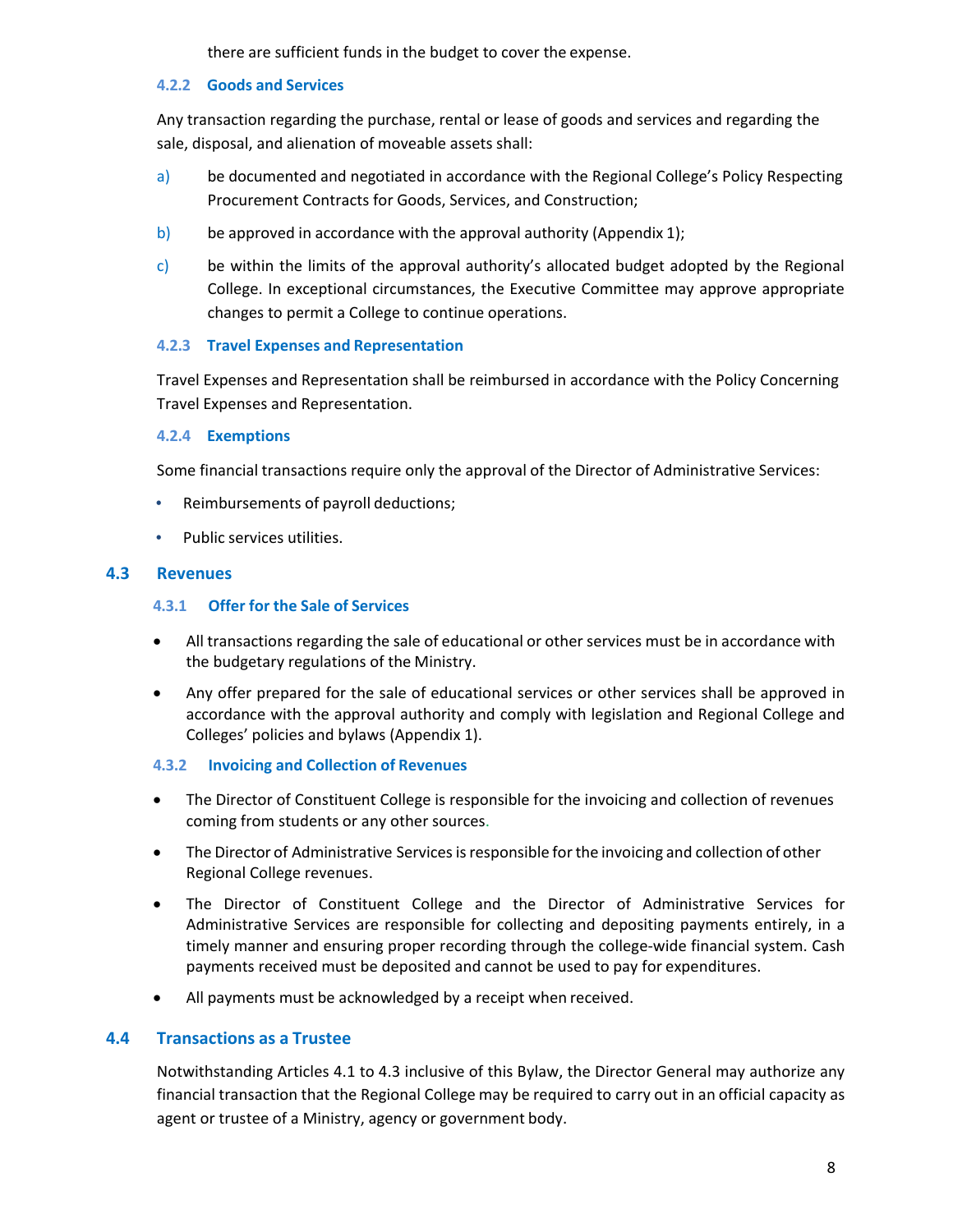## <span id="page-8-0"></span>**Article 5 Banking Transactions**

#### <span id="page-8-1"></span>**5.1 Choice of Financial Institution**

• The Board shall determine by resolution the financial institution at which the Regional College may carry out its financial transactions.

#### <span id="page-8-2"></span>**5.2 Bank Loans**

- A temporary bank loan made within the line of credit granted by the Ministry shall be authorized by the Director General or the Director of Administrative Services;
- Pursuant to the Act, the authorization of the Board of Governors shall be required for any other type of loan.

#### <span id="page-8-3"></span>**5.3 Term Deposits**

- The Director of Administrative Services may authorize term deposits for sixty (60) days or less and shall inform the Director General of any such investment;
- The Director General may authorize term deposits for more than sixty (60) days.

#### <span id="page-8-4"></span>**5.4 Petty Cash**

• The request for a petty cash fund must be authorized by the Director of Administrative Services, on the recommendation of the Director of Constituent College and the Director General for Administrative Services. The use of petty cash must be done in conformity with Regional College policies.

### <span id="page-8-5"></span>**Article 6 Audit Committee, Financial Statements and Annual Audit**

#### <span id="page-8-6"></span>**6.1 Audit Committee**

• The Board nominates annually an audit committee, whose composition, role and yearly mandates will be determined in accordance with Bylaw 1, Articles 5.2.1 to 5.2.6.

#### <span id="page-8-7"></span>**6.2 Financial Statements**

- 6.2.1 In conformity with the Article 27 of the Colleges Act, the financial year shall end on June 30th;
- 6.2.2 Prior to the year-end, the Senior Management Committee prepares a schedule and procedure for the production of the financial statements;
- 6.2.3 According to the deadlines established by the Senior Management Committee, each Director of Constituent College shall present the financial statements of the College to its Governing Board for recommendation to the Board;
- 6.2.4 At the end of each financial year, and according to deadlines established by the Ministry, the audited consolidated financial statements and other related reports required by the Ministry, shall be reviewed by the Audit Committee for recommendation to the Board, presented to the Governing Board by the Director of each Constituent College and submitted to the Board for approval. Upon adoption, the audited consolidated financial statements shall be subsequently submitted to the Ministry in accordance with regulations and procedures in effect;
- 6.2.5 In addition to the annual financial statements, the Director of Administrative Services, in collaboration with the Directors of Constituent Colleges, shall produce consolidated quarterly financial statements, according to deadlines established by the Treasury Board.

#### <span id="page-8-8"></span>**6.3 Annual Audit**

6.3.1 Annually, the financial transactions and the annual financial statements of the Regional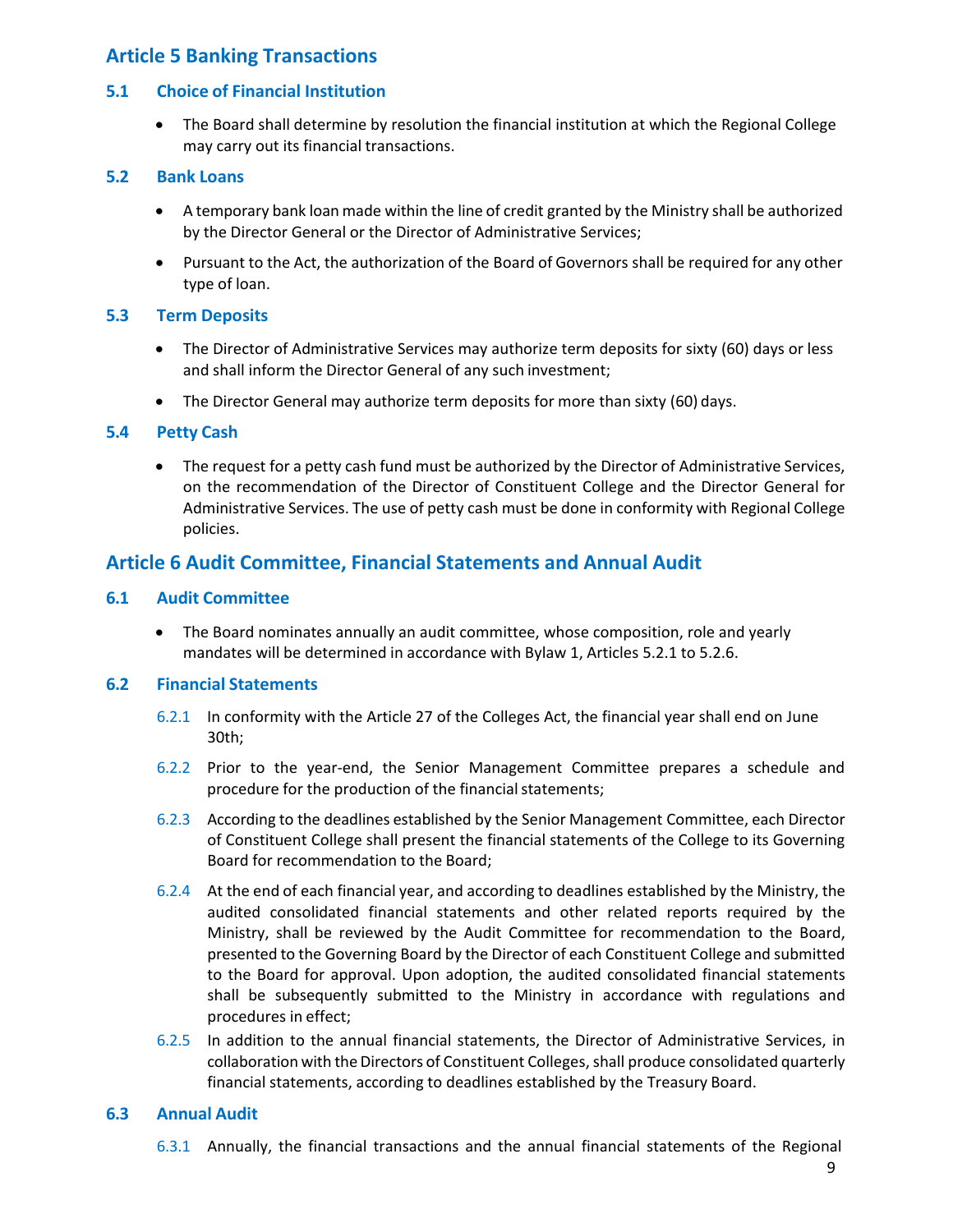College shall be examined by an independent auditor who is appointed by the Board from among the eligible members of the professional order of accountants governed by the Professional Code;

- 6.3.2 The mandate given to the independent auditor shall comply with the provisions of the Government regulations relating to audits of financial statements of general and vocational colleges;
- 6.3.3 The Audit Committee shall advise the Board on the desirability of requesting the independent auditor to conduct a special audit or other specific work and shall inform the Board of the particular nature of such special mandate.

#### <span id="page-9-0"></span>**6.4 Appointment of External Auditors**

At its first regular meeting following its approval of the financial statements, the Board shall, upon receipt of a favourable recommendation from the Audit Committee, appoint the external auditors by resolution.

#### <span id="page-9-1"></span>**Article 7 Management of Surpluses and Deficits**

- 7.1 An annual surplus (or deficit) is transferred to the accumulated surplus of that College or Administrative Services, whichever generated it. Each Director of Constituent College, and in the case of Administrative Services, the Director of Administrative Services, shall be responsible for the management of their respective surpluses;
- 7.2 If a College or Administrative Services generates a deficit, a recovery plan shall be prepared by the Director of Constituent College or the Director of Administrative Services for Administrative Services. The recovery plan must produce a balanced financial status within two years. Such a plan will be presented to the local Governing Board and will be included in the annual budget of the College. Exceptionally, providing the Regional College is not at risk and that such a delay does not negatively impact another College, the delay may be extended by the Board following a recommendation from a Governing Board;
- 7.3 The surplus at each location may be used by that location to establish contingency or reserve funds.
- 7.4 Any creation of a reserve fund, contingency fund or recovery plan must be presented to the Audit Committee for review prior to being sent to the Board;
- 7.5 In general, the balance of accumulated surplus should be allocated to nonrecurring expenses such as capital investments and special projects, such as but not limited to, pedagogical projects and innovative projects;
- 7.6 A resolution shall be adopted by the Board to access a College's surplus following a recommendation from its Governing Board.

#### <span id="page-9-2"></span>**Article 8 Signing Authorities for Specific Purposes (Appendix 1)**

#### <span id="page-9-3"></span>**8.1 Signature of Disbursements**

- 8.1.1 Any disbursement shall be signed by the joint signatures of two (2) of the following: the Director General, the Directors of Constituent Colleges, the Director of Administrative Services or any one of the foregoing jointly with a Director;
- 8.1.2 Any requisition for a cheque or other form of payment issued to remit money collected on behalf of another entity, such as but not limited to student associations and foundations, shall be authorized by the Director of Administrative Services at the request of the Director of Constituent College when applicable;
- 8.1.3 Any requisition for a cheque or other form of payment issued for salaries and payroll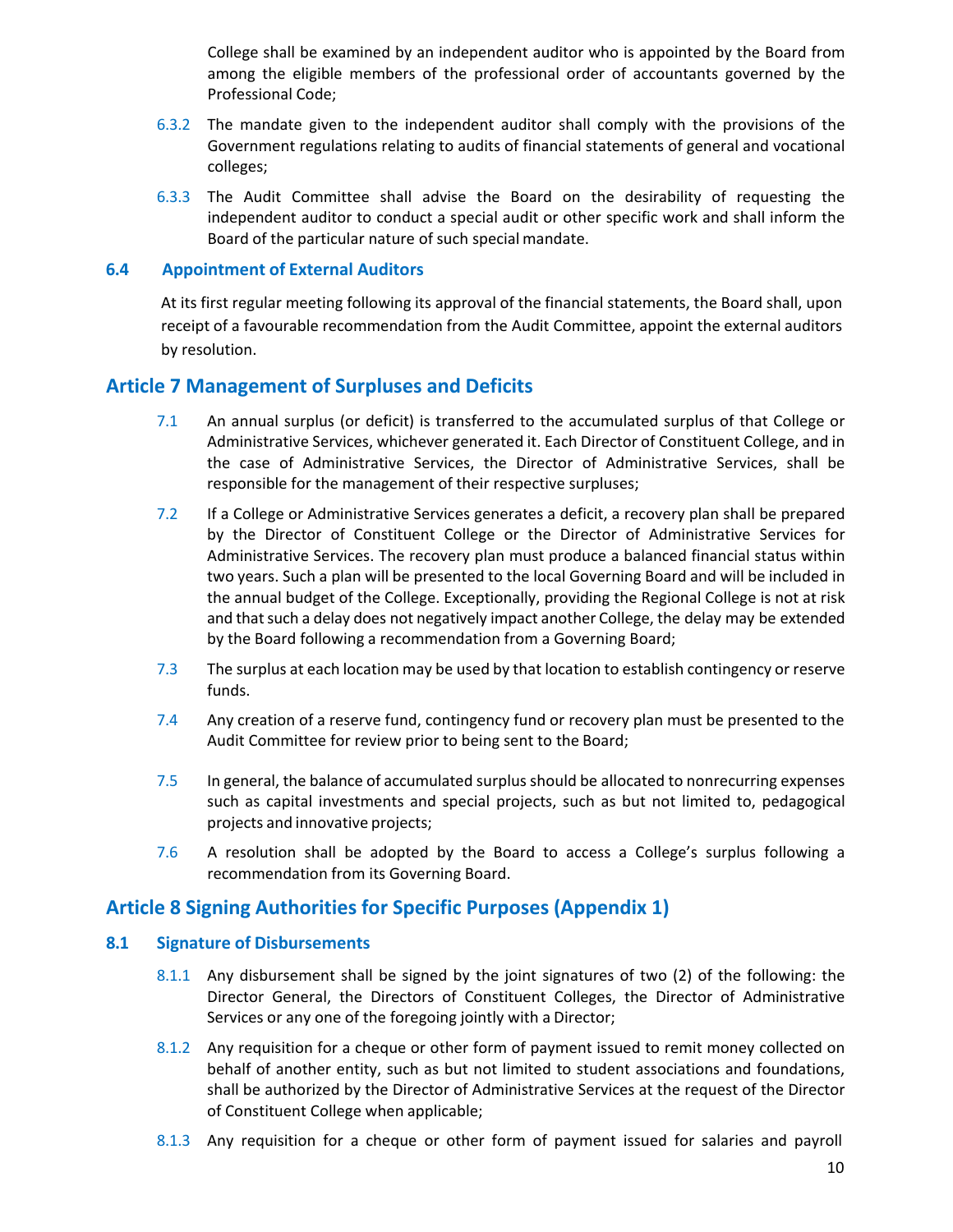remittances must be authorized by the Director of Administrative Services on the recommendation of the Director of Human Resources, in collaboration with the Directors of Constituent Colleges;

8.1.4 All money orders or payment orders must be signed by two officers of the Regional College, one of whom must be the Director General or the Director of Administrative Services.

#### <span id="page-10-0"></span>**8.2 Signature of Contracts for the Purchase of Goods and Services**

- 8.2.1 Only officers of the Regional College can sign financial contracts that create an obligation or undertaking on behalf of the Regional College (Bylaw 1, Article 4.1).
- 8.2.2 All contracts must be signed by two officers of the Regional College, the Director of the concerned Constituent College and, in their area of responsibilities, the Director of Administrative Services or the Director of Human Resources or, in case of their absence, the Director General, in accordance with Appendix 1.

#### <span id="page-10-1"></span>**8.3 Signature of Contracts for the Sale of Services**

All sales of services by the Regional College must be done according to Article 4.3.1 and Appendix 1 of the present Bylaw.

#### <span id="page-10-2"></span>**8.4 Requests for Reimbursement and Other Government Financial Documents**

Requests for reimbursement of fees for the issuance or closing of bonds, trustee fees, credit charges and interest on loans, as well as other government financial documents, shall be signed by the Director General or the Director of Administrative Services for and on behalf of the Regional College.

#### <span id="page-10-3"></span>**Article 9 Provisions in Case of Absence or Emergency**

- 9.1 If any of the persons designated in Bylaw 5, except the Director General, is absent or unable to act, such person's immediate supervisor shall be mandated to carry out, for and on his or her behalf, budgetary transfers, approvals of financial transactions, settlements of financial transactions and banking transactions that the said person is authorized to carryout;
- 9.2 The Executive Committee, upon a recommendation from the Director General, may designate any other Officer to replace an Officer who is temporarily absent;
- 9.3 If an emergency arises and all of the persons designated in Bylaw 5, for the approval of a given transaction, are absent, any two officers of the Regional College acting jointly shall in such event be mandated to authorize such transaction and shall so advise the persons designated in writing as soon as possible.